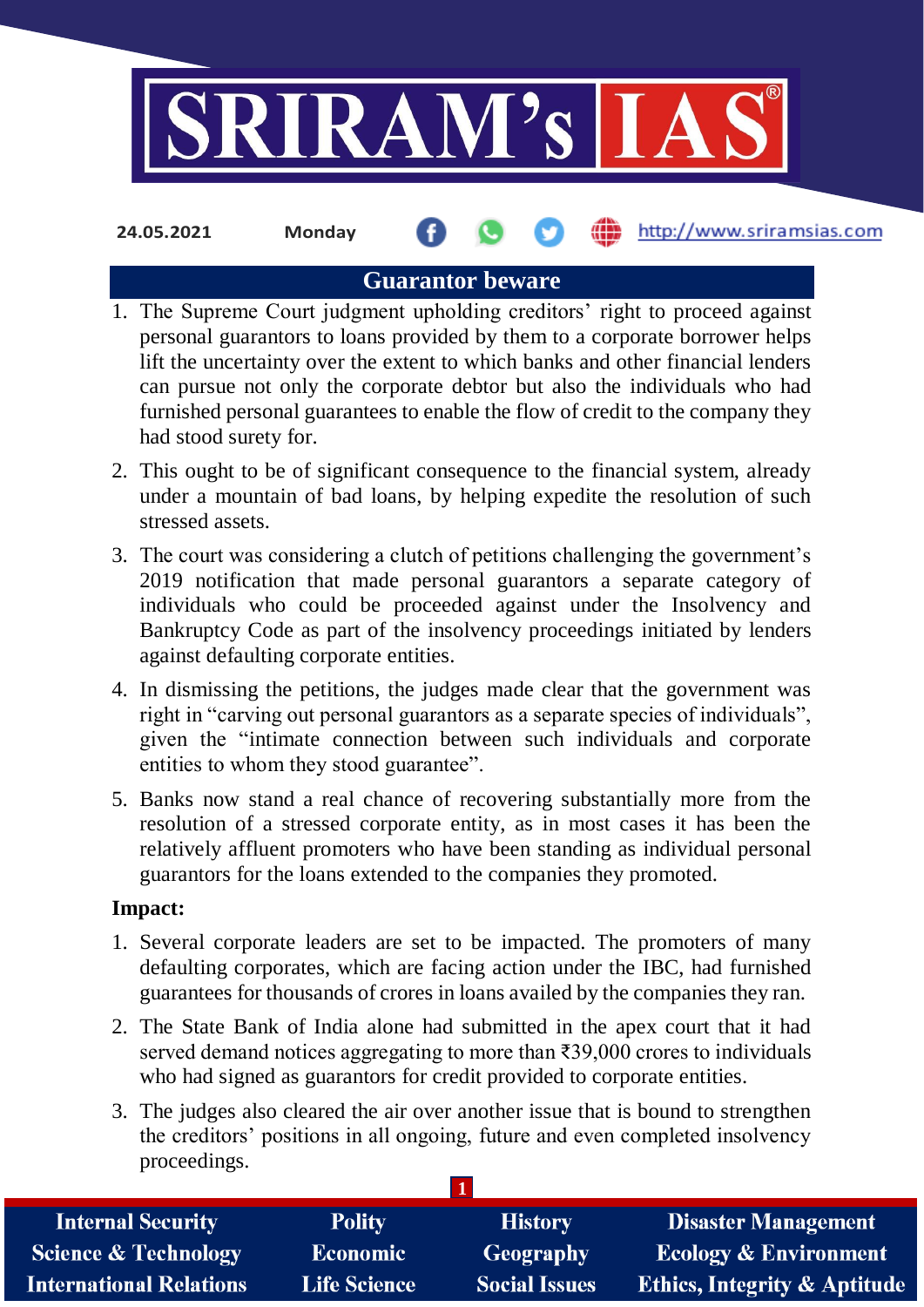

4. The Bench ruled that the approval of a resolution plan for the corporate debtor does not extinguish the personal guarantor's liability, which it said: "arises out of an independent contract".

the http://www.sriramsias.com

- 5. Lenders can now proceed against the guarantors to enhance recovery given that most banks agree to 'haircuts' when negotiating a resolution plan with a new promoter for the defaulting company.
- 6. The only wrinkle here is that once the resolution plan becomes legally binding, the guarantor loses the recourse to remedy from the borrower when the creditor invokes the personal guarantee.
- 7. Entrepreneurs will now have to think twice before signing a personal guarantee unless they can be very certain that the business they found will not flounder.

# **Another challenge**

The second wave of the pandemic has thrown up another serious challenge. There is now a growing number of mucormycosis cases being reported in COVID-19 patients.

## **Highlights:**

**24.05.2021 Monday**

- 1. A concerned Health Ministry has now asked all States to classify mucormycosis, a fungal infection, as a notifiable disease under the Epidemic Diseases Act 1897; a few States have complied.
- 2. As a notifiable disease, every suspected and confirmed case is to be reported to the State Health Department. While the infection is caused by a group of moulds called mucormycetes, which are commonly found in the environment, the fungi are largely harmless under normal circumstances.
- 3. But COVID-19 patients with uncontrolled diabetes who are on steroid therapy face a higher infection risk. Breathing in the fungi spores can cause an infection in the lungs or sinuses which can spread.
- 4. Even when blood sugar is under control, indiscriminate steroid use can cause an increase in blood sugar levels, making such patients more susceptible to mucormycosis infection.

| <b>Internal Security</b>        | <b>Polity</b>       | <b>History</b>       | <b>Disaster Management</b>              |
|---------------------------------|---------------------|----------------------|-----------------------------------------|
| <b>Science &amp; Technology</b> | <b>Economic</b>     | <b>Geography</b>     | <b>Ecology &amp; Environment</b>        |
| <b>International Relations</b>  | <b>Life Science</b> | <b>Social Issues</b> | <b>Ethics, Integrity &amp; Aptitude</b> |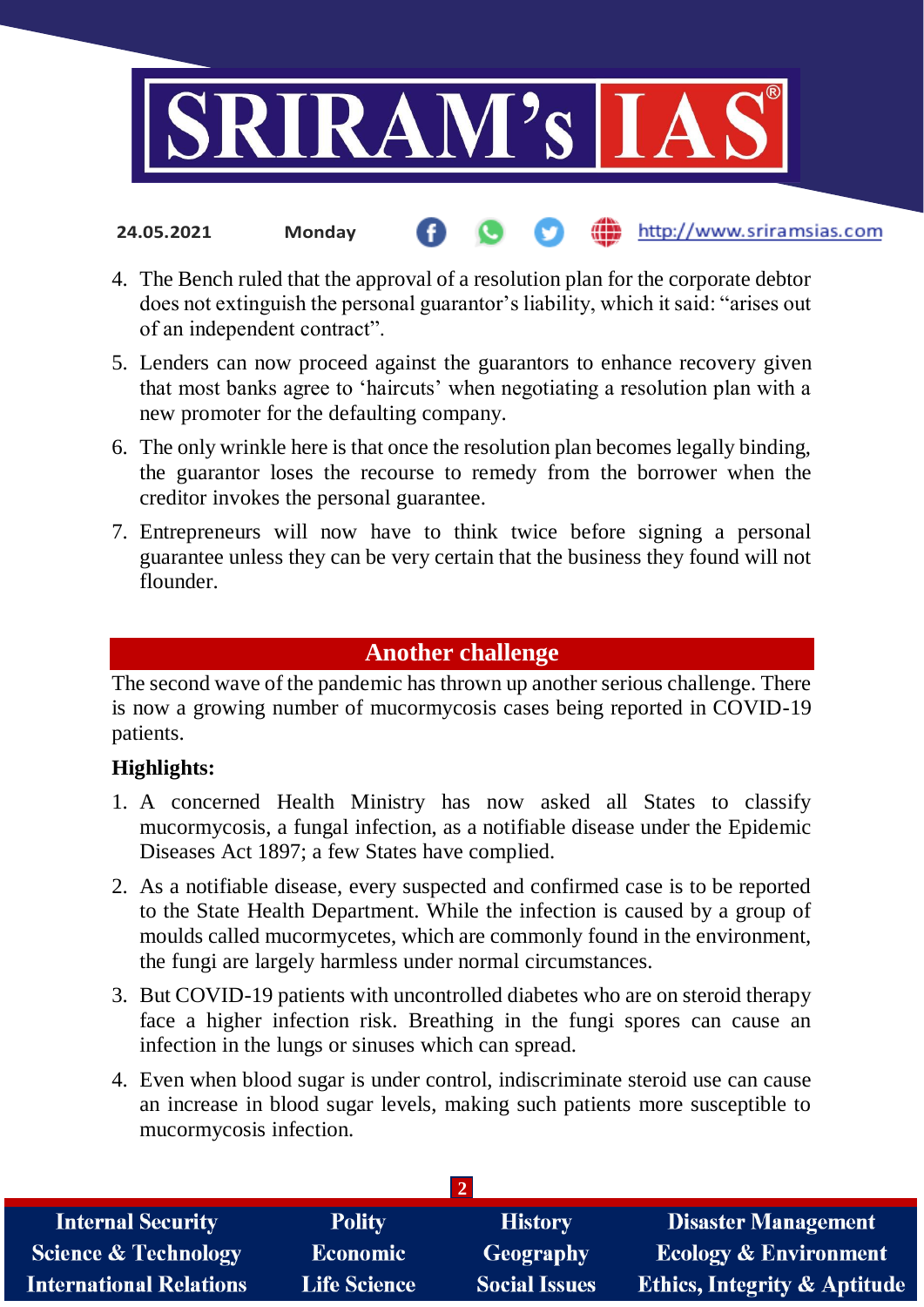

### **Rational use of Steroids:**

- 1. Patients with severe COVID-19 disease tend to develop a systemic inflammatory response leading to lung injury and multisystem organ dysfunction. While WHO "strongly recommends" that corticosteroids such as dexamethasone be used in treating patients with severe and critical COVID-19, they should not be used in non-severe COVID-19 patients.
- 2. The absence of any new or repurposed drugs to effectively treat COVID-19 patients and the lack of clear guidelines in using certain drugs have led to indiscriminate drug use, including steroids.
- 3. The rise in mucormycosis infection cases should be a wake-up call for COVID-19 patients and medical practitioners to use steroids judiciously for a limited period and in the right dosage, especially in diabetic patients; selfmedication with steroids should be avoided at any cost.
- 4. Most importantly, in COVID-19 patients with diabetes, controlling blood sugar levels using insulin can help prevent mucormycosis infection.

This is one more reason why people, particularly those with diabetes, should get vaccinated soon. Since complete vaccination prevents severe disease, diabetics will not need steroids, and hence will not suffer from mucormycosis.

## **Recalibrate growth, reprioritise expenditures**

The second wave of COVID-19 currently sweeping India is forcing States into successive lockdowns, in turn eroding economic activities. The growth projections of different national and international agencies and the financial projections of the Centre's 2021-22 Budget require recalibration. This will lead to a lowering of tax and non-tax revenues and an increase in the fiscal deficit as compared to the budgeted magnitudes.

### **Fiscal space:**

- 1. Two factors will affect the fiscal deficit estimate of 6.76% of GDP in 2021- 22. First, there would be a change in the budgeted nominal GDP growth.
- 2. Second, there would be a shortfall in the receipts from tax, non-tax and nondebt sources.

| <b>Internal Security</b>        | <b>Polity</b>       | <b>History</b>       | <b>Disaster Management</b>              |
|---------------------------------|---------------------|----------------------|-----------------------------------------|
| <b>Science &amp; Technology</b> | <b>Economic</b>     | Geography            | <b>Ecology &amp; Environment</b>        |
| <b>International Relations</b>  | <b>Life Science</b> | <b>Social Issues</b> | <b>Ethics, Integrity &amp; Aptitude</b> |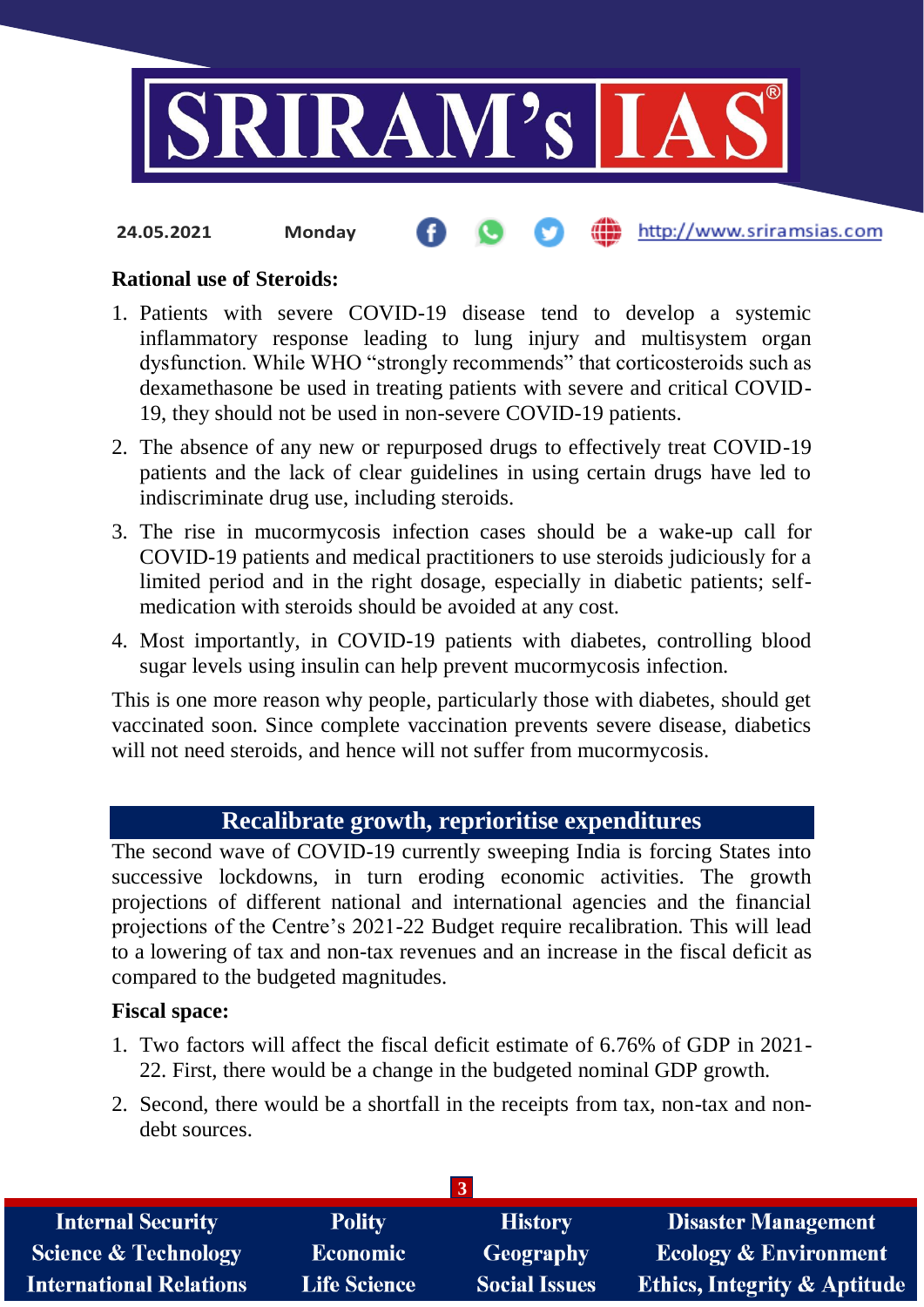

3. This would call for revising the fiscal road map again. Protecting total expenditures at the budgeted level is, however, important given the need to support the economy in these challenging times. There is a case for reprioritising these expenditures.

### **Other steps, vaccination**

- 1. The second wave of the novel coronavirus has put a spotlight on India's serious under-capacity in health infrastructure. Given the likelihood of a third COVID-19 wave, there is an urgent need to ramp up health and related infrastructure by enhancing the number of hospitals and hospital beds, sources of oxygen supplies, and the manufacture of COVID-19 vaccines and drugs.
- 2. The allocation for the health sector should be increased substantially by reprioritising expenditures.
- 3. Construction activities within the health sector will have high multipliers. There may also be higher expenditure on inducting a larger workforce of doctors, nurses and paramedics and other hospital-related administrative staff.
- 4. Furthermore, strong support is needed for the vulnerable groups of the society including migrant labour and the rural and urban unemployed population.
- 5. Speedy and larger vaccination coverage of the vulnerable population is key to minimising economic damage.

COVID-19 vaccination is characterised by strong inter-State positive externalities, making it primarily the responsibility of the central government. The entire vaccination bill should be borne by the central government. The central government may transfer the vaccines rather than the money that it has budgeted for transfer. Some of the smaller States may find procuring vaccines through a global tender to be quite challenging.

## **The many benefits of an eco-tax**

Environmental fiscal reforms will reduce pollution and generate resources for financing the health sector.

## **Highlights:**

1. The Indian government announced a pandemic-related stimulus package in FY 2020-21 though there was a large decline in tax revenue. The fiscal deficit

| <b>Internal Security</b>        | <b>Polity</b>       | <b>History</b>       | <b>Disaster Management</b>              |
|---------------------------------|---------------------|----------------------|-----------------------------------------|
| <b>Science &amp; Technology</b> | <b>Economic</b>     | Geography            | <b>Ecology &amp; Environment</b>        |
| <b>International Relations</b>  | <b>Life Science</b> | <b>Social Issues</b> | <b>Ethics, Integrity &amp; Aptitude</b> |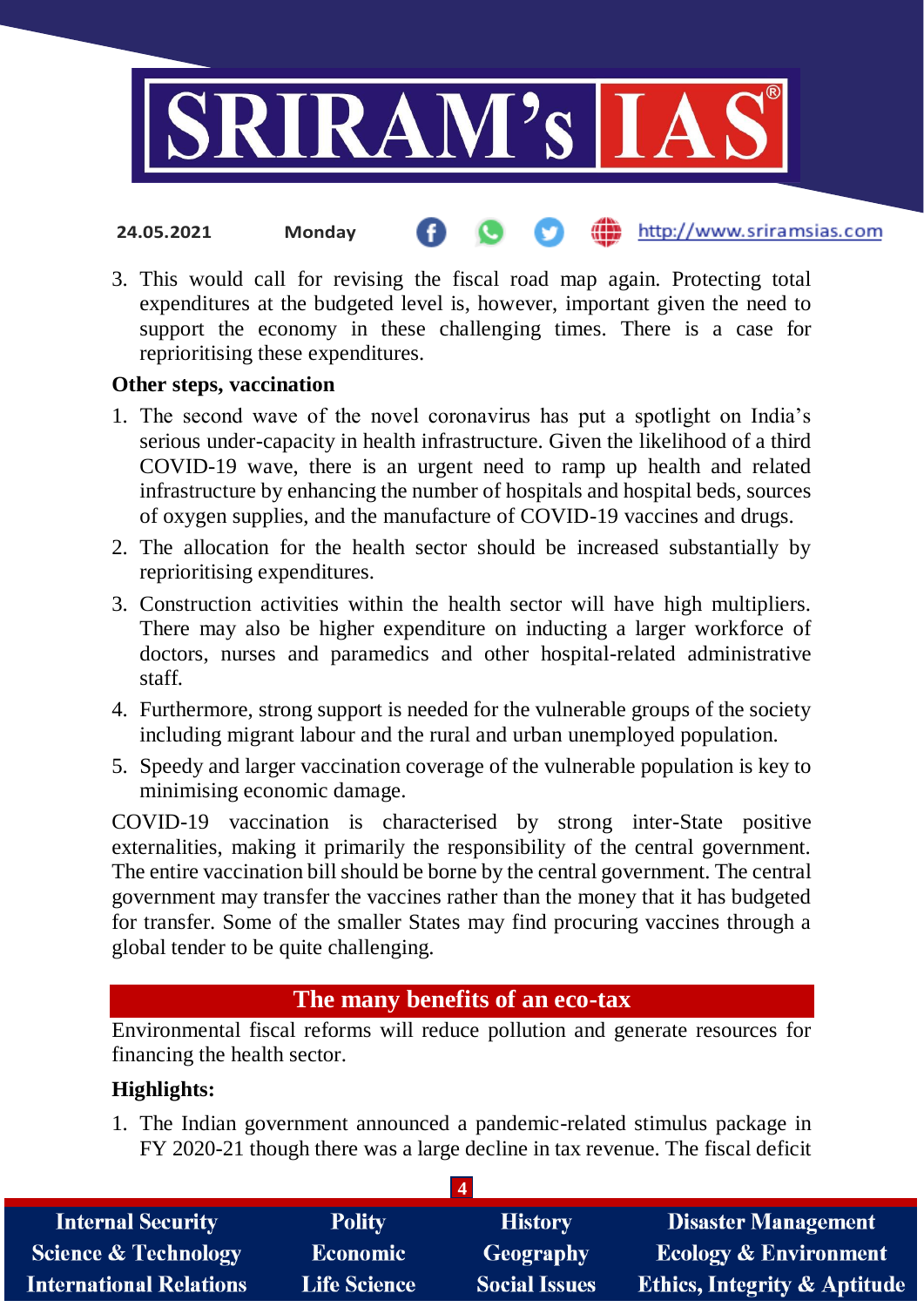

for FY 2020-21 (revised estimates) is projected to be 9.5% of the GDP; for 2021-22, it is pegged at 6.8%. The focus is on maintaining fiscal discipline. In this peculiar scenario, sustained health financing in India remains a challenge.

- 2. The Economic Survey of India 2019-20 has outlined the fact that an increase in public spending from 1% to 2.5-3% of GDP, as envisaged in the National Health Policy of 2017, can decrease out-of-pocket expenditure from 65% to 30% of overall healthcare expenses.
- 3. This is where the importance of alternate sources of health financing in India needs to be stressed. The COVID-19 pandemic has also forced countries all over the world to rethink climate change and the need for the preservation of the environment. Fiscal reforms for managing the environment are important, and India has great potential for revenue generation in this aspect.

### **Fixing the eco tax rate**

- 1. Environment regulation, in turn, may take several forms: command and control; economic planning/urban planning; environmental tax (ecotax)/subsidies; and cap and trade. India currently focuses majorly on the command-and-control approach in tackling pollution.
- 2. Ideally, the eco-tax rate ought to be equal to the marginal social cost arising from the negative externalities associated with the production, consumption or disposal of goods and services. This requires an evaluation of the damage to the environment based on scientific assessments. This would include the adverse impacts on the health of people, climate change, etc.
- 3. The eco-tax rate may, thus, be fixed commensurate to the marginal social cost so evaluated.

Environmental tax reforms generally involve three complementary activities:

- a. eliminating existing subsidies and taxes that have a harmful impact on the environment;
- b. restructuring existing taxes in an environmentally supportive manner; and
- c. initiating new environmental taxes.

Taxes can be designed either as revenue neutral or revenue augmenting. In the case of revenue augmenting, the additional revenue can either be targeted towards the provision of environmental public goods or directed towards the overall revenue pool. In developing countries like India, the revenue can be used to a

| <b>Internal Security</b>        | <b>Polity</b>       | <b>History</b>       | <b>Disaster Management</b>              |
|---------------------------------|---------------------|----------------------|-----------------------------------------|
| <b>Science &amp; Technology</b> | <b>Economic</b>     | <b>Geography</b>     | <b>Ecology &amp; Environment</b>        |
| <b>International Relations</b>  | <b>Life Science</b> | <b>Social Issues</b> | <b>Ethics, Integrity &amp; Aptitude</b> |